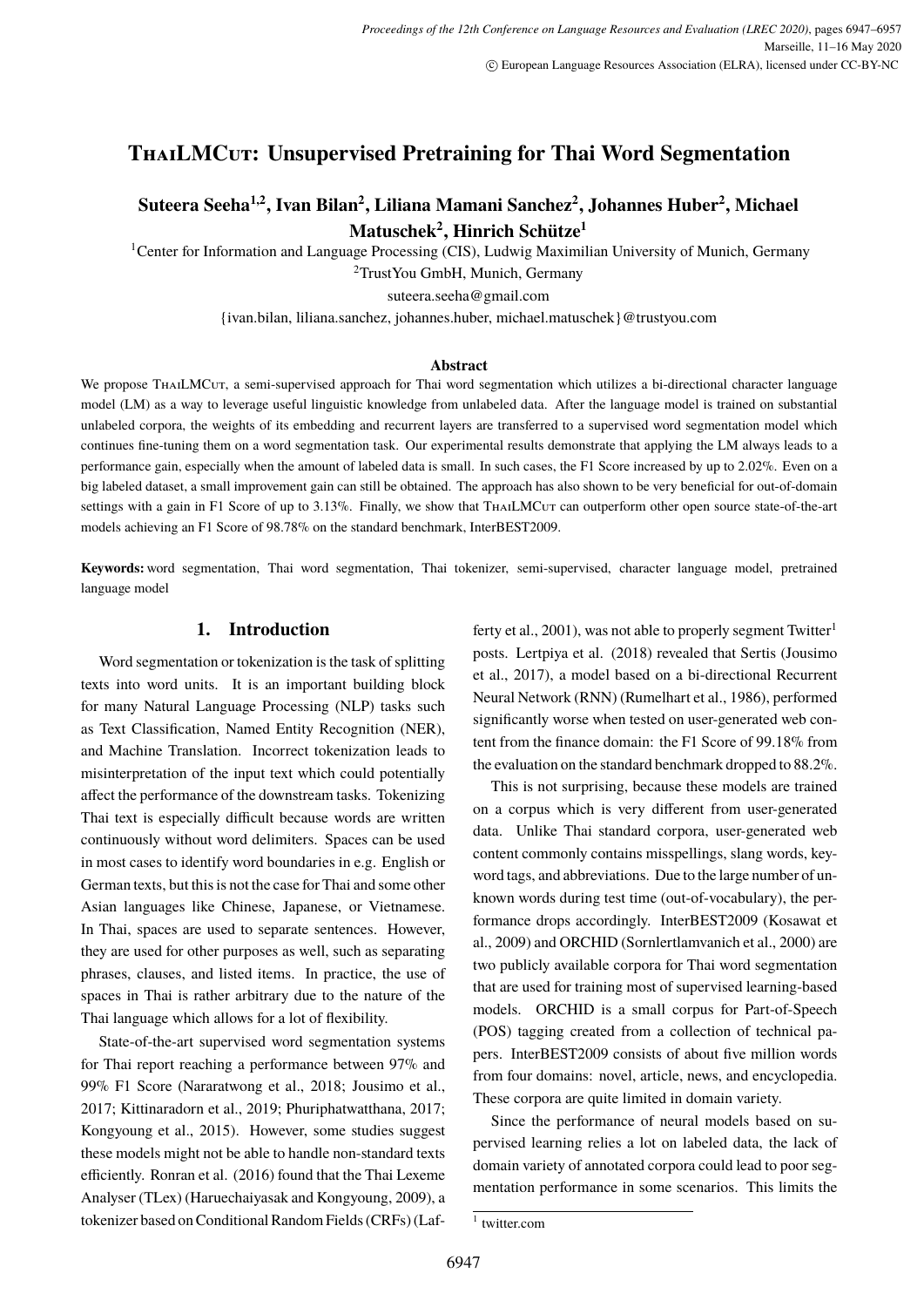possibility to exploit and process textual data from sources such as online web content which has become very important nowadays, especially in the business sector.

To address this problem, ideally, the corpus needs to be extended to cover the target domain. However, this usually comes with high costs and requires time, so it is often not feasible. An alternative approach is to integrate unsupervised learning into a supervised system. Unsupervised learning allows making use of plenty of raw unlabeled data without the expensive cost of manual annotation.

In this paper, we propose using unsupervised pretrained character representations from a bi-directional Language Model (LM) in order to improve a supervised word segmentation system. We call our model THAILMCUT which stands for Thai Language Model Cut. Our contributions are as follows:

- We show that our semi-supervised approach without any complex fine-tuning methods can boost word segmentation performance in general, and especially when the amount of labeled data is limited
- We show that our approach can enhance the segmentation performance in an out-of-domain scenario
- We provide an implementation of THAILMCUT as a publicly available word segmentation library[2](#page-0-0)

# **2. Related Work**

## <span id="page-1-0"></span>**2.1. Thai Word Segmentation**

For over 30 years, researchers have been actively working on solving the word segmentation problem for Thai. Early works used dictionary based methods where a given text is segmented according to words that are defined in dictionaries. In the presence of multiple segmentation choices, a method for selecting the best one needs to be applied. Two classical algorithms to choose the best segmentation are Longest Matching [\(Poowarawan, 1986\)](#page-0-0) and Maximal Matching [\(Sornlertlamvanich, 1993\)](#page-0-0). Since dictionary based approaches segment ambiguities according to static predefined rules without considering the context of the word, they cannot handle unknown words and ambiguities efficiently.

Later, many statistical models using supervised machine learning were developed to overcome the drawbacks of dictionary based approaches. Such statistical approaches include: Decision Trees, Naive Bayes, Support Vector Machines [\(Haruechaiyasak et al., 2008\)](#page-0-0), Trigram Markov Models [\(Kawtrakul and Thumkanon, 1997\)](#page-0-0), and feature based models using feature extraction algorithms [\(Meknavin et](#page-0-0) [al., 1997\)](#page-0-0). [Kruengkrai et al. \(2009\)](#page-0-0) also proposed a model based on word and character clustering. Regarding methods using machine learning, models based on Conditional Random Fields (CRFs) have proven to be among the most popular and suitable models for this task [\(Kruengkrai et al.,](#page-0-0) [2006; Haruechaiyasak and Kongyoung, 2009; Kongyoung](#page-0-0) [et al., 2015; Nararatwong et al., 2018\)](#page-0-0).

[Haruechaiyasak and Kongyoung \(2009\)](#page-0-0) have shown that the lexical property of Thai characters provides effective information for identifying the word boundaries. They introduced the Thai character type feature set for CRF-based models. The feature set categorizes characters in ten groups based on their lexical functions. For example, some characters can only be present at the beginning of a word, some cannot be at the word ending, and some cannot appear alone. This information has shown to increase the model performance and thus is often exploited in later works as well [\(Kongyoung et al., 2015; Nararatwong et al., 2018\)](#page-0-0). A combination of a CRF based model and dictionaries proposed by [Kongyoung et al. \(2015\)](#page-0-0) has shown to achieve a relatively high F1 Score of 97.50%. While the most commonly used evaluation corpus InterBEST2009 is defined so that compound words are split into smallest word units, the work from [Nararatwong et al. \(2018\)](#page-0-0) aimed to keep compound words as one unit. They developed a compound word merging algorithm that operates on top of a CRF-based tokenizer. The model without the compound word merging extension reported a very high segmentation performance with about 99% F1 Score on InterBEST2009.

In recent years, models based on neural networks also have achieved remarkably accurate segmentation. A number of open source libraries for word segmentation have been developed. Deepcut [\(Kittinaradorn et al., 2019\)](#page-0-0) is a popular word segmentation tool, which is based on Convolutional Neural Networks (CNNs) [\(Krizhevsky et al., 2012\)](#page-0-0) and Thai character type features. It reported an F1 Score of 98.18% on InterBEST2009. The Attacut model [\(Chor](#page-0-0)[mai et al., 2019\)](#page-0-0), motivated by Deepcut, was designed to speed up the tokenization process while still maintaining a reasonable performance. Sertis [\(Jousimo et al., 2017\)](#page-0-0), a neural network model based on bi-directional Gated Recurrent Units (GRUs) [\(Cho et al., 2014\)](#page-0-0), claimed to yield an F1 Score of 99.18%. SynThai [\(Phuriphatwatthana, 2017\)](#page-0-0) is a word segmentation and POS tagging model based on a multi-layer bi-directional Long Short-Term Memory (Bi-LSTM) [\(Schuster and Paliwal, 1997\)](#page-0-0). [Boonkwan and Sup](#page-0-0)[nithi \(2017\)](#page-0-0) suggested that word segmentation should be trained in combination with POS tagging. They proposed a model based on a bi-directional LSTM which adopted character embeddings to deal with unknown words. [Lapjaturapit](#page-0-0)

<sup>2</sup> [https://github.com/meanna/ThaiLMCUT](#page-0-0)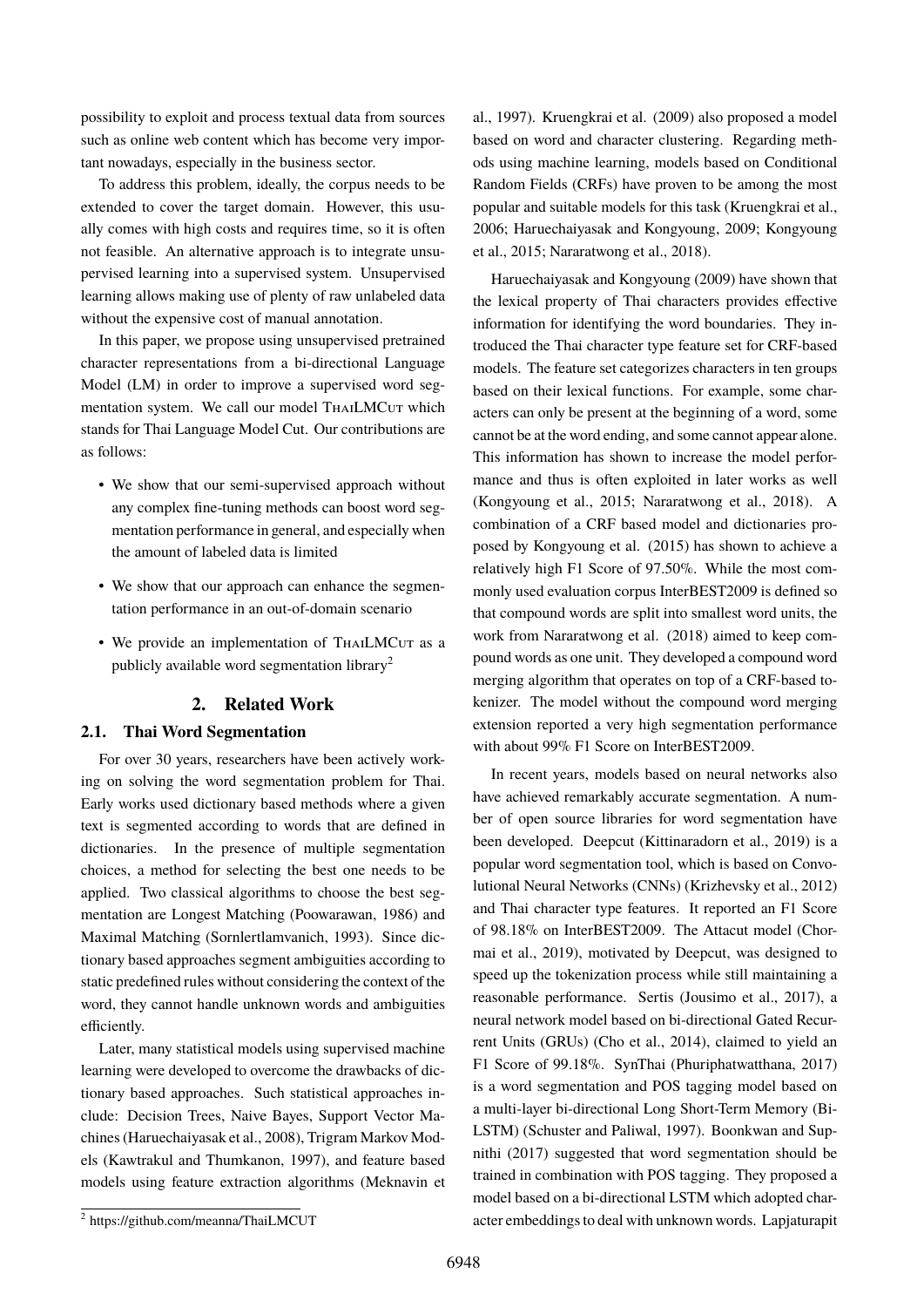[et al. \(2018\)](#page-0-0) introduced multi-candidate word segmentation using bi-directional LSTM together with character and character cluster embeddings which should help identify prefixes and suffixes of words. Their multi-candidate model can yield a very high recall, however, precision drops with increasing number of segmentation candidates.

A few works also focused on improving word segmentation for content from social networks. [Ronran et al. \(2016\)](#page-0-0) developed a method to optimize segmentation results for Twitter data by exploiting local context from Twitter and global context from Thai Wikipedia<sup>[3](#page-0-0)</sup>. They reached an F1 Score of 64.90% on a small manually annotated corpus. Beside misspellings and slang, texts from social networks can often contain words with intentionally repeated characters like "มากกกกกกก" (equivalent to "a lottttttt" in English), which is difficult to segment properly using a general tokenizer. To handle such cases, [Haruechaiyasak](#page-0-0) [and Kongthon \(2013\)](#page-0-0) proposed a dictionary based system with a rule based extension to merge and remove repeated characters. This method, however, still does not solve the out-of-vocabulary and misspelling problems.

Concerning the semi-supervised approaches, [Fujii et al.](#page-0-0) [\(2017\)](#page-0-0) have proposed a hybrid model which is a combination of CRFs and a non-parametric Bayesian unsupervised model for word segmentation which utilizes the nested Pitman-Yor language modeling [\(Mochihashi et al., 2009\)](#page-0-0). The model reached 95.4% F1 Score on the novel domain.

#### **2.2. Transfer Learning**

Transfer Learning [\(Pan and Yang, 2010\)](#page-0-0) is a technique of exploiting knowledge learned from a task to use in another similar task. It allows the target task to save training time and resource costs. The technique is widely used in computer vision [\(Deng et al., 2009; Tausczik and Pennebaker, 2010;](#page-0-0) [Antol et al., 2015\)](#page-0-0) and has gained a lot of interest in NLP as well.

Word embeddings [\(Mikolov et al., 2013b; Mikolov et](#page-0-0) [al., 2013a; Pennington et al., 2014\)](#page-0-0) are an example of a successful application of transfer learning in NLP. Word embeddings are word representations that encode semantic information about words. They are typically applied as a lookup table in the first layer of a neural network that maps a given word to its corresponding representation. Utilizing word embeddings has shown to improve the performance of various NLP tasks including Question Answering [\(Zhou](#page-0-0) [et al., 2016\)](#page-0-0), Sentiment Analysis [\(Yu et al., 2018\)](#page-0-0), Dependency Parsing [\(Chen et al., 2015\)](#page-0-0) and Machine Translation [\(Zhou et al., 2016; Zhang et al., 2017; Chen et al., 2018\)](#page-0-0). Word embeddings can be trained from large unlabeled cor-

Recently, many studies have focused on developing word representations which are more context sensitive, for instance embeddings from BERT [\(Devlin et al., 2019\)](#page-0-0), ULMfit [\(Howard and Ruder, 2018\)](#page-0-0), and ELMo [\(Peters et al.,](#page-0-0) [2018\)](#page-0-0). These representations are even richer than the traditional word embeddings, since the models also consider the context in which the word appears before assigning the representation. Instead of applying the learned knowledge to only the first layer of the model like in the traditional word embeddings approach, ULMfit transfers both weights of the embedding layer and the recurrent layer of the pretrained LM to the downstream model. This method has shown to be a great performance boost for text classification. The authors also suggested a few fine-tuning methods to adapt the pretrained LM to downstream tasks including discriminative fine-tuning, slanted triangular learning rates, and gradual unfreezing.

Our approach is similar to ULMfit in the sense that we transfer weights from both sources, that is, from embeddings and from all recurrent layers of the pretrained LM to the word segmentation model. Since developing a fine-tuning method is not the main focus of this study, we prefer to leave this aspect to future work.

## **2.3. Language Models**

A language model computes the probability distribution over a sequence of tokens. Given a sequence  $T = t_1, t_2, t_3, \dots, t_n$ , a language model estimates the probability

$$
P(T) = P(t_1, t_2, t_3, ..., t_n)
$$

where the token  $t$  could be a word or a character.

The joint probability can be formulated as products of the conditional probability of each word given its previous context using the chain rule:

$$
P(T) = \prod_{i=1}^{n} P(t_i | t_1, t_2..., t_{i-1})
$$

LMs are important components in many NLP applications such as Speech Recognition, Machine Translation, Text Generation, and Spelling Correction. In recent years, pretrained word representations from recurrent neural LMs have gained increased interest from the research community

pora using methods like Continuous Bag of Words (CBOW), Skip-Gram [\(Mikolov et al., 2013a\)](#page-0-0), co-occurrence counts [\(Pennington et al., 2014\)](#page-0-0), and by training a neural language model [\(Bengio et al., 2003\)](#page-0-0). A drawback of traditional word embeddings is that each word in the vocabulary is typically assigned one explicit representation, while in fact, many words are ambiguous and can have more than one meaning depending on the context.

<sup>&</sup>lt;sup>3</sup> th.wikipedia.org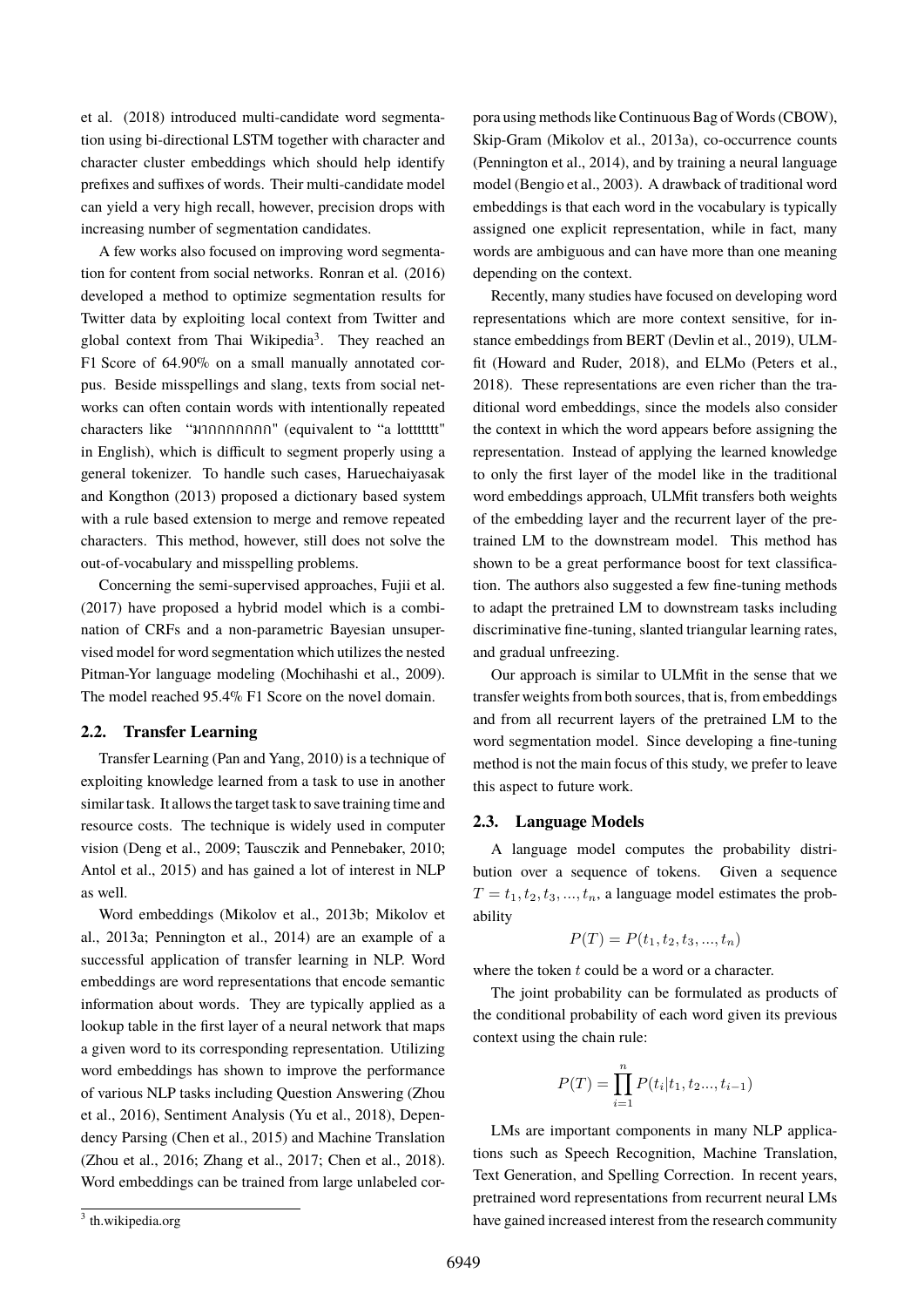due to their ability to improve the performance of various downstream tasks [\(Peters et al., 2018; Howard and Ruder,](#page-0-0) [2018; Devlin et al., 2019\)](#page-0-0). A recurrent neural LM estimates the sequence's probability distribution by predicting the next word for each word in a sequence. While word-level LMs can capture syntactic and semantic features of words, character-level LMs are used for extracting sub-word information and improving word level representations [\(Kim](#page-0-0) [et al., 2016; Bojanowski et al., 2015; Gerz et al., 2018;](#page-0-0) [Verwimp et al., 2017; Peters et al., 2018\)](#page-0-0).

The work from [Hahn and Baroni \(2019\)](#page-0-0) revealed that the hidden states of a recurrent neural character LM that has been trained on unsegmented English corpora encode information that can help identify word boundaries. Our approach is motivated by the idea that integrating such information into a word segmentation system could increase its performance.

# **2.4. Bi-directional LSTM**

Due to the ability to capture information in long sequences from both forward and backward directions, Bi-LSTMs have been applied and achieved great success in various sequence labeling tasks including POS tagging, chunking, NER [\(Huang et al., 2015; Alzboun et al., 2018\)](#page-0-0), and also word segmentation [\(Yao and Huang, 2016; Ma et](#page-0-0) [al., 2018; Jousimo et al., 2017; Phuriphatwatthana, 2017\)](#page-0-0). Recently, [Ma et al. \(2018\)](#page-0-0) showed that their Bi-LSTM model for Chinese word segmentation outperformed other more complex models on various benchmarks. The model applies pretrained character and bigram embeddings to the first layer of the network. For Thai word segmentation, models based on Bi-LSTM have also reported highly accurate results [\(Jousimo et al., 2017; Phuriphatwatthana, 2017\)](#page-0-0).

Bi-directional information is also an important component of modern contextual pretrained word representation models including BERT, ELMo, and ULMfit. Forward and backward information helps the model learn contextsensitive representation by taking the whole sequence into consideration. [Peters et al. \(2017\)](#page-0-0) proposed a pretrained bi-directional LM for sequence tagging. The model uses the concatenation of separate forward and backward unidirectional LSTMs. Both LSTMs are trained separately with no shared parameters unlike in the traditional architecture proposed by [Schuster and Paliwal \(1997\)](#page-0-0).

ELMo learns deep contextualized word representations from a bi-directional LM and uses all its layers in prediction. It uses a similar structure of Bi-LSTM as the one outlined by [Peters et al. \(2017\)](#page-0-0), but shares some weights between directions instead of using completely independent parameters. [Howard and Ruder \(2018\)](#page-0-0) showed that using a regular Bi-LSTM for pretrained LM in ULMfit model can also yield a performance boost for text classification.

[Sachan et al. \(2017\)](#page-0-0) demonstrated that the pretrained LM based on a regular Bi-LSTM can outperform forward or backward only models in biomedical NER. Their language model also leads to faster convergence and requires fewer labeled examples during fine-tuning. They pretrained a Bi-LSTM LM on unlabeled data then transferred its weights to a NER model which has the same architecture. Our approach is based on a similar idea.

Motivated by the success of pretrained word-level bidirectional language models and the findings in the work of [Hahn and Baroni \(2019\)](#page-0-0) regarding the presence of useful information about word boundaries in a recurrent character LM, our work investigates the potential of using a pretrained bi-directional character LM in order to improve word segmentation performance. We demonstrate that a pretrained character LM based on a Bi-LSTM architecture without any sophisticated fine-tuning methods can yield an improvement on the task of Thai word segmentation.

## **3. Datasets and Experimental Setup**

#### **3.1. Datasets**

To train the language model we mainly used unlabeled data from hotel reviews and also some data from InterBEST2009 depending on the experiments. For training and evaluating the word segmentation model, we use InterBEST2009.

**TrustYou hotel reviews**<sup>[4](#page-0-0)</sup> dataset consists of 1,715,630 user reviews (approximately 218,196,000 Thai characters) from hotel review websites such as Agoda<sup>[5](#page-0-0)</sup>, Booking<sup>[6](#page-0-0)</sup>, Tri-pAdvisor<sup>[7](#page-0-0)</sup>, etc. Foreign words, informal expressions, misspellings, transliterations, and informal Internet abbreviations are commonly found in the reviews. We preprocess the corpus by removing non-Thai characters, digits, special characters, and spaces. The resulting corpus contains only Thai characters without spaces.

**InterBEST2009** is a tagged corpus for word segmentation, created by the National Electronics and Computer Technology Center (NECTEC)<sup>[8](#page-0-0)</sup> for the purpose of the Thai Word Segmentation Software Contest competition in 2009 (Kosawat et al., 2009). The corpus consists of 4,678,998 words (58,113,858 Thai characters) from four domains including news, novels, encyclopedia, and academic articles. We will refer to them as *news*, *novel*, *encyclopedia*, and

<sup>4</sup> www.trustyou.com

<sup>5</sup> www.agoda.com

<sup>6</sup> www.booking.com

<sup>7</sup> www.tripadvisor.com

<sup>8</sup> www.nectec.or.th/en/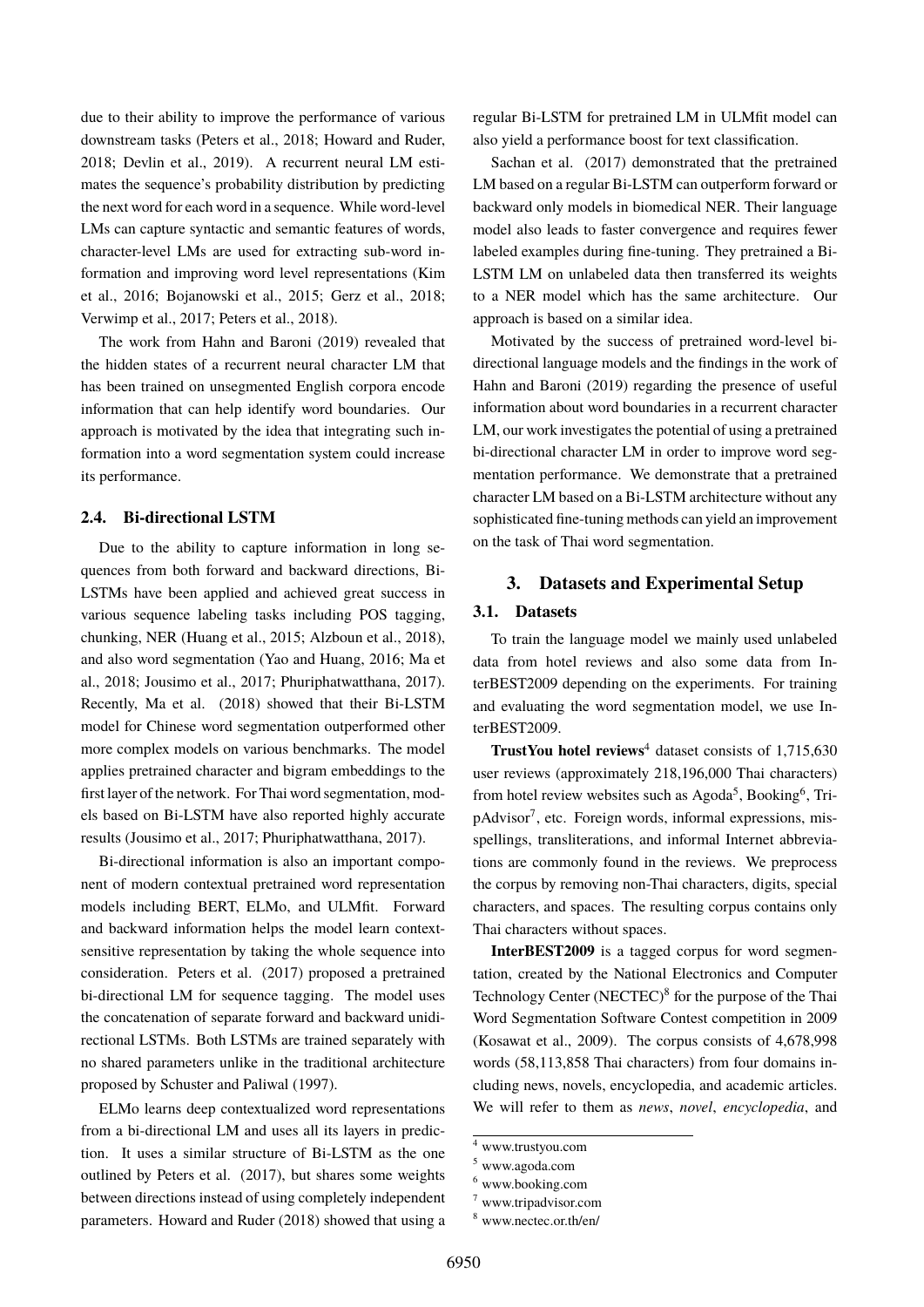

**Character Language Model** 



*article*, respectively. InterBEST2009 is the single benchmark for Thai word segmentation that is publicly available. The corpus is annotated with word boundary markers. Abbreviations, named entities, and poems are annotated using special tags. These tags are first removed, as are full stops that appear in the abbreviations. Named entities containing multiples words could cause inconsistency in the corpus. For example, "แม่น้ำ เจ้าพระยา" (River Chaopraya) is grouped as one named entity, while the word "แม่น้ำ" (river) is treated in general as an individual word. However, since named entities are important and appear often, we keep them in our corpus. On the other hand, a poem tag can cover multiple lines of a poem which were not annotated with boundary markers. Since poems do not contribute to the learning of the model, we remove all of them. After this step, we process the corpus the same way as the TrustYou corpus. The resulting corpus is then composed of only Thai characters without spaces.

#### **3.2. Experimental Model Setup**

In this section we describe the structure of our character language model and the word segmentation model together with their training and parameter settings.

#### **3.2.1. Character Language Model**

The first layer of the model is an embedding layer, followed by three Bi-LSTM layers, a linear fully connected output layer and a softmax activation function. Negative log-likelihood loss on the development set and Adam optimizer [\(Kingma and Ba, 2015\)](#page-0-0) are used to optimize the model parameters.

We also applied dropout [\(Srivastava et al., 2014\)](#page-0-0) at the embedding layer to prevent over-fitting and gradient clipping [\(Pascanu et al., 2013\)](#page-0-0) to prevent the problem of vanishing



Figure 2: The architecture of the word segmentation model. The highlighted layers are the transferred parameters.

gradients in the Bi-LSTM components.

**Model parameters.** The dataset for training the language model varies in each experiment. However, all LMs use the same hyperparameters. The embedding layer dimension is set to 200. The dimension of the hidden layer is 500. The learning rate of the Adam optimizer is 0.0001. Batch size and the sequence length are 60 and 100 characters respectively. This sequence length covers an average sentence length in Thai. Dropout is set to 0.01 and gradient clipping to 0.5.

### **3.2.2. Word Segmentation Model**

Similar to other neural network-based word segmentation models, we formulate the task as a sequence labeling problem. For each character in a given input sequence, our word segmentation model learns to predict whether the character is a word boundary or not. The character is tagged with digit 1 for being a word boundary and digit 0 otherwise. The lower layers of the word segmentation model, including the embedding and the bi-LSTM layers, have the same structure as the language model. This allows to transfer weights from the pretrained LM to the model and later to fine-tune them for the word segmentation task. After a fully connected output layer, a softmax function classifies each character input into two classes (1 or 0). The model is trained to minimize the cross-entropy loss on the development set. Same as the LM, the word segmentation model also applies Adam optimizer, dropout, and gradient clipping. We apply the same hyperparameters as in the language model throughout all experiments, including the learning rate of 0.0001 which has shown to work well for the task.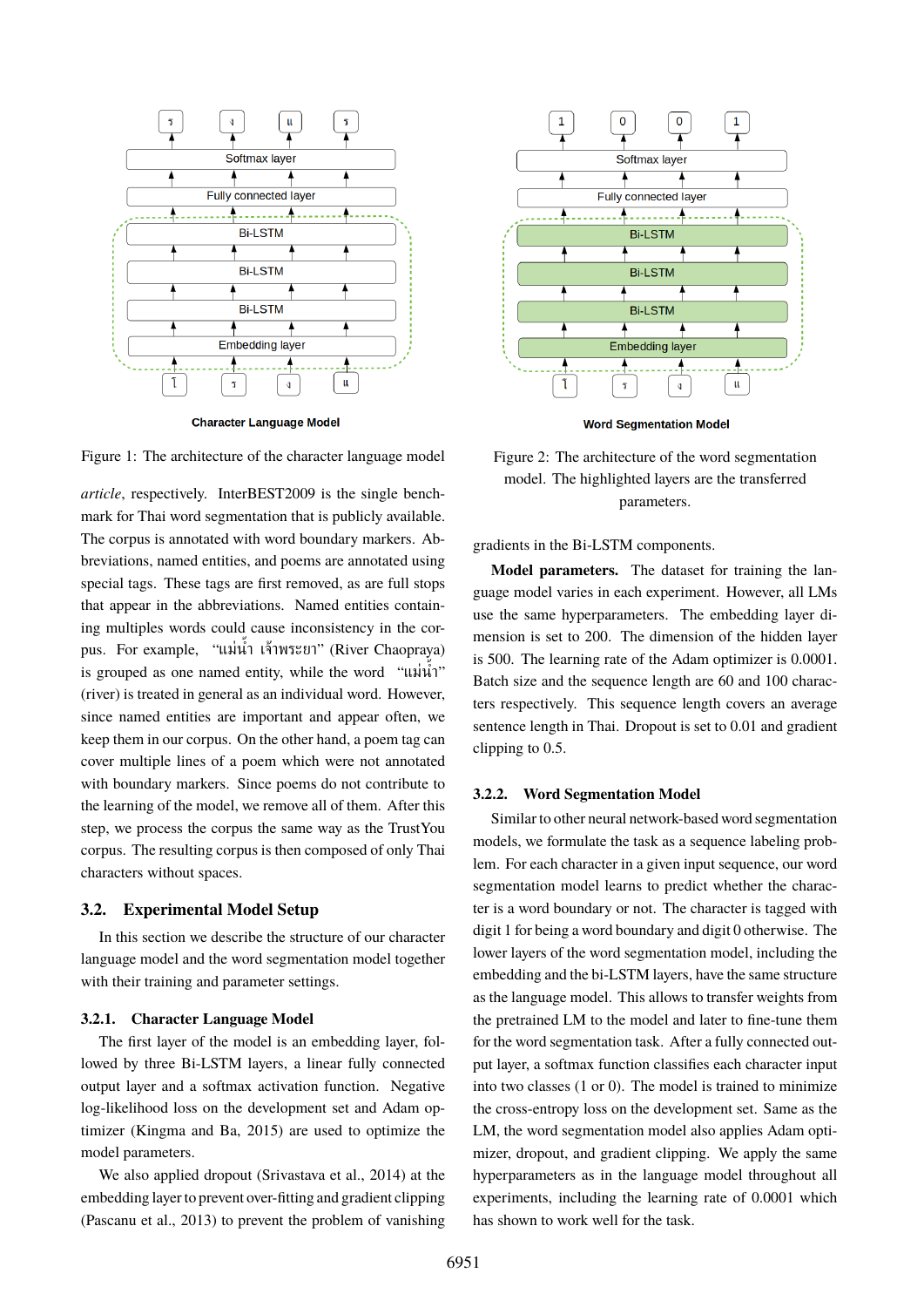## **3.3. Evaluation Metrics**

To evaluate the word segmentation model, we report precision, recall, and F1 Score at the boundary-level, which is defined as follows:

| Precision $=$ - | # correctly predicted word boundaries                              |  |  |  |  |  |
|-----------------|--------------------------------------------------------------------|--|--|--|--|--|
|                 | # characters predicted as word boundaries                          |  |  |  |  |  |
| $Recall = -$    | # correctly predicted word boundaries                              |  |  |  |  |  |
|                 | # real word boundaries                                             |  |  |  |  |  |
|                 |                                                                    |  |  |  |  |  |
|                 | $F1 = 2 \times \frac{precision \times recall}{precision + recall}$ |  |  |  |  |  |

#### <span id="page-5-0"></span>**3.4. Impact on Training Data Sizes**

Using pretrained representations has shown to be most beneficial when the amount of training data for the target task is small [\(Gururangan et al., 2019; Peters et al., 2017\)](#page-0-0). In this experiment, we aim to answer how much impact the pretrained language model has on a word segmentation model which is trained on different dataset sizes.

To train and evaluate the tokenizer, we randomly split the InterBEST2009 corpus into 80% as the training set, 10% as the development set, and 10% as the test set. For the LM training, we combine the TrustYou corpus with all the data from InterBEST2009 except the 10% test portion. After merging and shuffling these two corpora, 90% of the resulting dataset are used as the training set and the remaining 10% as the development set to optimize the language model parameters.

After training the LM for 20 epochs, we transfer its weights and parameters to the word segmentation model, and train it until the error rate on the development set starts increasing (early stopping). In order to see the impact of the pretrained LM, we trained another word segmentation model whose weights are randomly initialized. We do the same experiment on the word segmentation models whose training data is reduced to 40%, 20%, 10% and 5% of the full dataset. To allow a fair comparison, the development and test portion, as well as hyperparameters and stopping strategy, are the same in all models.

### **3.5. Impact on Out-of-Domain Setting**

In a real-world application, there will not always be annotated data available for the domain of interest and it might be difficult to create a new corpus for this specific domain. In this experiment, we try to find out whether our approach could improve the segmentation performance when the word segmentation model is trained on a different domain than the target domain.

To investigate this, we train a word segmentation model on each domain of InterBEST2009 and test the model on the other 3 domains. For example, we would use *news* domain for the training and evaluate the model on *novel*, *article*, and *encyclopedia*. Similar to the previous experiment, for each combination, we train a new language model using TrustYou corpus and InterBEST2009 without the test domain. If the representations learned from the language model lead to an improvement in word segmentation, it suggests that we might not need to retrain the LM on the target domain every time we deal with a new specific domain.

#### **3.6. Final Model**

This experiment compares the performance of our best model with other existing models. As a baseline, we use the Maximum Matching (Newmm) algorithm from the PyThaiNLP<sup>[9](#page-0-0)</sup> library. It first generates all possible segmentation candidates using dictionaries, then selects the one that contains the fewest words. We also compare our model with three neural network-based models that reported high performance, Deepcut, Sertis, and Attacut. They are all trained on InterBEST2009 using the same (but not identical) partitioning of the dataset as us. We evaluate all models on the same 10% test portion from InterBEST2009 (the test set also used in section [3.4.\)](#page-5-0).

#### **4. Result and Analysis**

## **4.1. Result: Impact on Training Data Sizes**

Table [1](#page-6-0) shows the comparison of word segmentation models with and without the use of the pretrained language model on different sizes of training data. In all cases, F1 Score has shown to increase to different extents when using the LM. We observe a trend that the performance gain becomes smaller with the increase in the training data size.

On 5% training data, adding the LM has shown the largest gain with the increase in F1 Score of 2.02%. On 10% training data, F1 Score increases by 1.25%, and on 20% training data by 0.65%. The performance gain becomes much smaller on 40% training set with 0.45% improvement in F1 Score and even smaller on the full training set (80% training data) with 0.15% improvement gain. Here, we observe that the performance of the model without the LM is already quite high with an F1 Score of 98.63% which was further boosted to 98.78% when integrating the pretrained LM.

Adding the language model in a word segmentation model has shown to be the most impactful when the training data is of limited amount. In the case of 5%, 10%, 20% setting, the models that utilize the language model can get even better performance than those trained on twice as much training data. A very high F1 Score in the original model without the pretrained LM also confirms that Bi-LSTM is a

<sup>9</sup> pypi.org/project/pythainlp/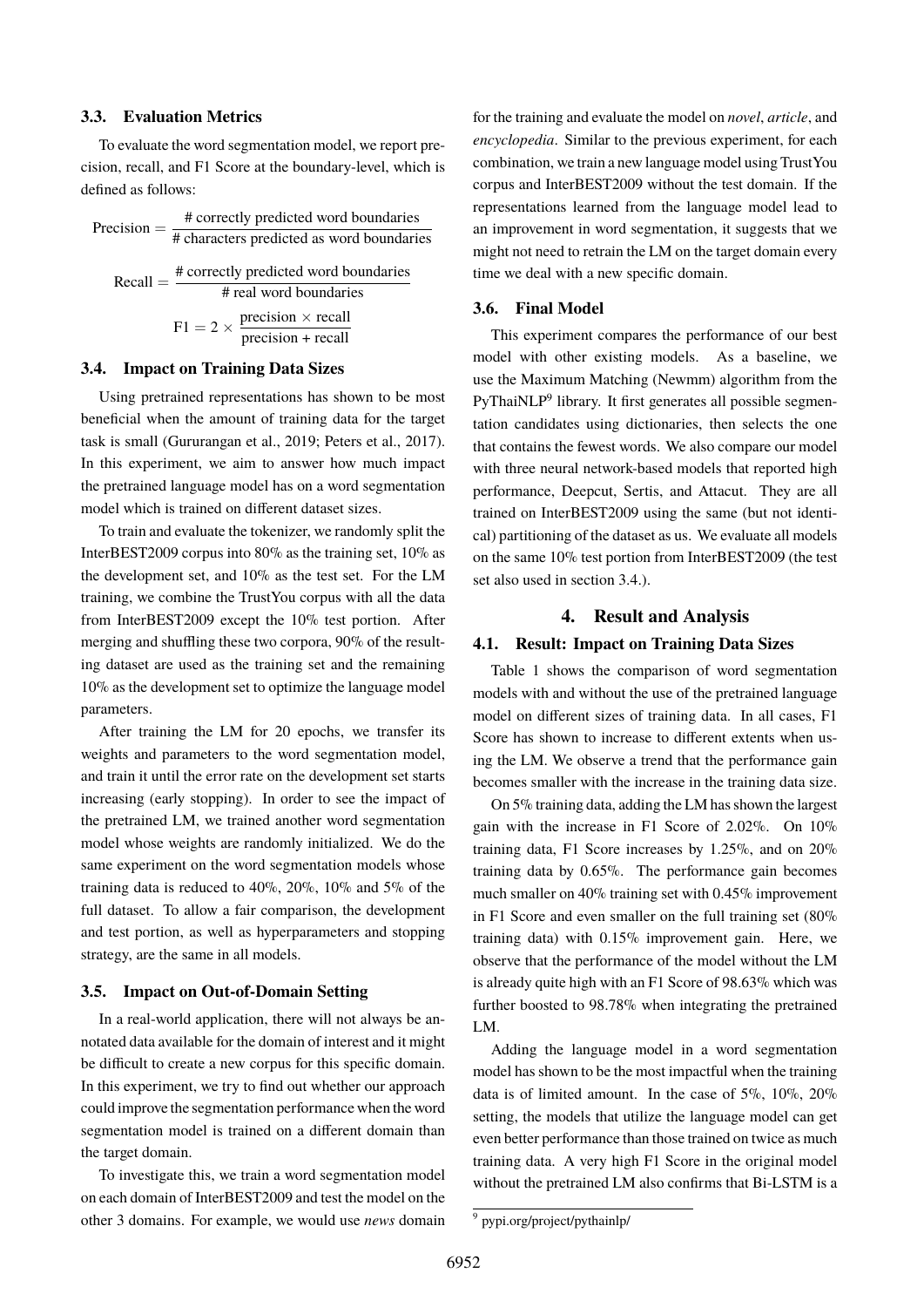<span id="page-6-0"></span>

| <b>Labeled</b> | Model WS |       |       | Model WS+LM |       |       | Gain  |
|----------------|----------|-------|-------|-------------|-------|-------|-------|
| data           |          |       |       |             |       |       | in F1 |
|                | P        | R     | F1    | P           | R     | F1    |       |
| $5\%$          | 94.68    | 95.89 | 95.26 | 96.93       | 97.63 | 97.28 | 2.02  |
| $10\%$         | 96.69    | 95.95 | 96.32 | 97.70       | 97.43 | 97.57 | 1.25  |
| 20%            | 96.69    | 98.30 | 97.49 | 97.85       | 98.43 | 98.14 | 0.65  |
| 40%            | 98.00    | 98.03 | 98.01 | 98.31       | 98.60 | 98.46 | 0.45  |
| 80%            | 98.24    | 99.03 | 98.63 | 98.73       | 98.85 | 98.78 | 0.15  |

| <b>Model</b>     | Р     | R     | F1    |  |
|------------------|-------|-------|-------|--|
| Newmm            | 93.13 | 81.77 | 87.08 |  |
| <b>Sertis</b>    | 95.34 | 97.91 | 96.61 |  |
| Attacut          | 98.21 | 98.56 | 98.39 |  |
| Deepcut          | 98.28 | 98.52 | 98.40 |  |
| <b>ThaiLMCut</b> | 98.73 | 98.85 | 98.78 |  |

<span id="page-6-1"></span>Table 1: Comparison of the WS model with weight transferring from the pre-trained LM, and the one without the LM on different sizes of training data

Table 2: Results of our best model (THAILMCUT) compared to other word segmentation models

| <b>Train</b> | Model WS    |       |       |       | Model WS+LM |       |       |       | Gain in F1 |
|--------------|-------------|-------|-------|-------|-------------|-------|-------|-------|------------|
|              | <b>Test</b> | P     | R     | F1    | <b>Test</b> | P     | R     | F1    |            |
| news         | novel       | 96.53 | 90.71 | 93.53 | novel       | 96.93 | 96.38 | 96.66 | 3.13       |
|              | article     | 97.71 | 93.23 | 95.42 | article     | 97.77 | 98.23 | 98.00 | 2.58       |
|              | ency        | 97.37 | 90.3  | 93.70 | ency        | 97.44 | 96.17 | 96.80 | 3.10       |
| novel        | news        | 90.95 | 95.88 | 93.35 | news        | 90.86 | 97.79 | 94.20 | 0.85       |
|              | article     | 95.06 | 97.28 | 96.15 | article     | 95.39 | 98.51 | 96.92 | 0.77       |
|              | ency        | 94.73 | 96.14 | 95.43 | ency        | 95.02 | 97.87 | 96.42 | 0.99       |
| article      | news        | 94.99 | 95.09 | 95.90 | news        | 95.48 | 96.77 | 96.12 | 0.22       |
|              | ency        | 96.34 | 96.12 | 96.23 | ency        | 97.33 | 96.23 | 96.78 | 0.55       |
|              | novel       | 96.19 | 92.58 | 94.35 | novel       | 96.73 | 95.86 | 96.30 | 1.95       |
| ency         | news        | 91.57 | 96.22 | 93.83 | news        | 93.83 | 96.42 | 95.11 | 1.28       |
|              | article     | 95.26 | 98.21 | 96.71 | article     | 97.13 | 98.11 | 97.62 | 0.91       |
|              | novel       | 94.03 | 96.25 | 95.12 | novel       | 96.39 | 96.18 | 96.29 | 1.17       |

Table 3: Comparison of the word segmentation model (WS) with weight transferring from the pre-trained language model (LM) and the one without the LM when test domain and train domain are different. "ency" refers to encyclopedia domain

suitable choice for the word segmentation task while adding pretrained representations can further enhance the performance even on a big dataset.

We also observe that all models that utilize the language model converge faster than the ones trained from scratch. For example, on the full training set the original model requires 11 epochs for the training and with the LM it requires only 7 epochs. Similar observations are found in other settings as well.

# **4.2. Result: Impact on Out-of-Domain Setting**

Table [3](#page-6-1) summarizes the results of the out-of-domain experiments. In all combinations, adding the pretrained LM has shown to improve word segmentation performance by up to 3.13% in terms of F1 Score. We observe that the pretrained LM constantly leads to a notable improvement when the tokenizer is tested on *novel* and *encyclopedia* while for *news* the improvement is rather modest.

In *news*-*novel* and *novel*-*encyclopedia* setting, the original models reach F1 Score of around 93% and when adding the language model F1 Score increases by more than 3% for both. On the other hand, in *novel*-*news* combination with similar initial F1 Score, the pretrained LM can only bring 0.85% improvement in F1 Score. The least improvement gain is observed when the model is trained on *article* and tested on *news* with the increase in F1 Score of 0.22%. The largest gain of 3.13% F1 Score is obtained on *newsencyclopedia* settings.

In most settings, the *news* domain has shown to benefit the least from the language model. When trained on *encyclopedia*, the *news* domain gets a bit more gain than *novel*. However, the improved F1 Score of *encyclopedia*-*news* is still below the one from *encyclopedia*-*novel*. Similar to the results from the first experiment on data size, the language model seems to bring more improvement when the initial performance of the word segmentation model is quite low than when the model already reaches highly accurate performance. One assumption about the different impact of the language model on each target domain would be that the unlabeled data that the LM is trained on might resemble *novel*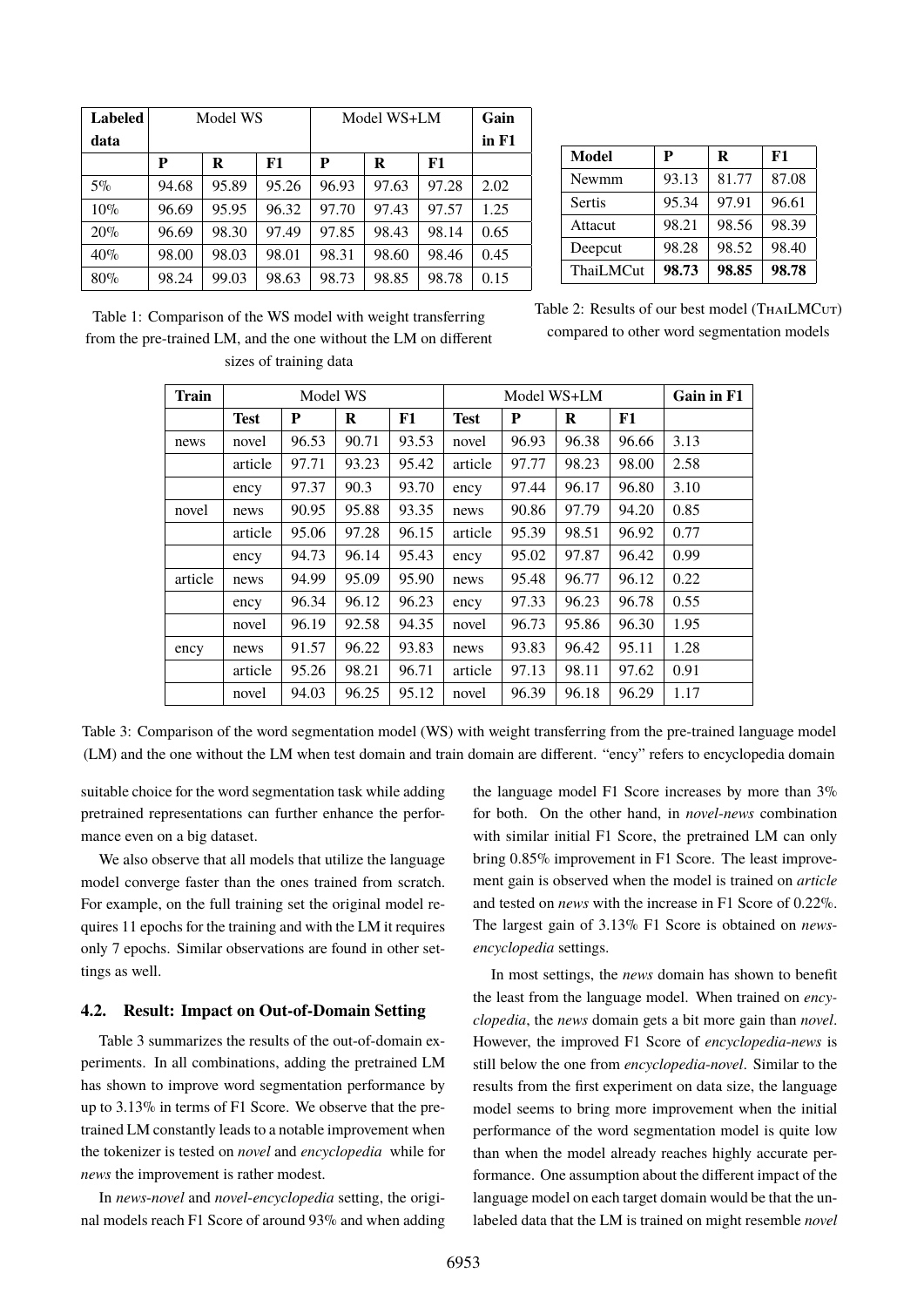<span id="page-7-0"></span>

|              | The room was very big. It was comfortable and safe. The Jacuzzi was big. When taking a bath, the floor got wet. The TV should be changed to a flat screen one.                    |
|--------------|-----------------------------------------------------------------------------------------------------------------------------------------------------------------------------------|
| Ground truth | ทอัง ใหญ่ มากกกก ก้ สดวก สบายดี ปรอด ภัย หอัง ทที่ มี อ่าง จากุซี่ ใหญ่ ดี อาบ น้ำ อล้ว พื้น เปียก โทรทัศน์ ควร เปลี่ยร เปน จอ แบน                                                |
| Newmm        | หอัง   ใหญ่   มาก   กก   กก   กัสดวก   สบายดี   ปรอด   ภัย   หอังท   ที่   มี   จา   จา   จุ   จี่   ใหญ่   ดี   จีน   จีน   เปียก   โทรทัศน์   ควร   เปลี่ยรเปน   จอแบน          |
| Sertis       | หอัง   ใหญ่   มา   ก   กกกกก้   สดวก   สบายดี   ปรอด   ภัย   หอังท   ที่   มี   อ่าง   จากซี่   ใหญ่   ดี   อาบ   น้ำ   อล้ว   พื้น   เปียก   โทรทัศน์   ควร   เปลี่ยรเปนจอ   แบน |
| Attacut      | หอัง   ใหญ่   มาก   กกกก   กัสดวกสบายดี   ปรอดภัยหอังทที่มี   อ่างจากุซี่   ใหญ่   ดี   อาบ   น้ำอลัว   พื้น   เปียก   โทรทัศน์   ควรเปลี่ยรเปน   จอ   แบน                        |
| Deepcut      | หอัง   ใหญ่   มาก   กกกกก้   สด   วก   สบายดี   ปรอด   ภัย   หอังท   ที่   มี   อำง   จากซื้   ใหญ่   ดี   อาบ   น้ำอลัว   พื้น   เปียก   โทรทัศน์   ควร   เปลี่ยรเปน   จอ   แบน  |
| ThaiLMCut    | หอัง ใหญ่ มาก กก กกก้ สดวก สบายดี ปรอด ภัย หอัง ท ที่ มี อ่าง จากุซี่ ใหญ่ ดี อาบ น้ำ อลัว พื้น เปียก โทรทัศน์ ดวร เปลี่ยร เปน จอแบน                                              |

Figure 3: Tokenization output of a hotel review with multiple misspellings. The parts marked with red are those that are wrongly predicted by the model.

and *encyclopedia* domain more than *news* domain. Accordingly, the language model yields high performance boost for both *novel* and *encyclopedia* in most settings, while the improvement for *news* is often modest.

We assume that the language model might be able to capture and learn the character type features (mentioned in Section [2.1.\)](#page-1-0) from unlabeled data by itself and generate representations in a way that helps detect word boundaries. As a result, the representations from the LM have shown to have a positive impact on the word segmentation performance.

## **4.3. Result: Final Model**

Table [2](#page-6-0) demonstrates the performance of our model compared to other four word segmentation models on the same evaluation set. In our previous experiments, the model that yields the best performance is the one trained on the full dataset and utilizing the pretrained LM. The result shows that our proposed model performs better compared to other models reaching an F1 Score of 98.78%. All neural network-based models outperform the baseline Newmm as expected. The second best model is Deepcut with 98.40% F1 Score. It outperforms Attacut by a small margin, however, the segmentation speed of Attacut is substantially faster, also when compared to other models. Sertis achieves the lowest F1 Score among other neural networkbased models, outperforming only the Newmm baseline. We notice that the result of Sertis is surprisingly low when considering the reported performance. We found that Sertis used a different evaluation method by counting all the predicted characters instead of only characters that mark word boundaries which is the standard way of evaluating a word segmentation system. This might explain their reported high F1 Score.

We suppose that the language model used in this study, which is trained mainly on hotel reviews, could be the most beneficial for segmenting user-generated data in the hotel domain. However, there is no annotated corpus for the hotel domain publicly available at the current time. Figure [3](#page-7-0) demonstrates the performance of each model on a hotel review which contains multiple misspellings. Attacut seems to prefer long tokenizations and has the most difficulty dealing with misspellings, while other tokenizers produce outputs with minor mistakes. THAILMCUT has proven to be the most accurate in this example. For a more exhaustive evaluation of this domain, further investigation is needed.

# **5. Conclusion**

We proposed a semi-supervised approach for Thai word segmentation using a pretrained character language model fine-tuning. After a Bi-LSTM language model is trained on substantial unlabeled corpora, its weights are transferred to a word segmentation model which has the same structure besides its output layer. The model then continues the training using labeled data to fine-tune the pretrained weights for the word segmentation task.

Our results showed that the approach consistently leads to a performance gain in various settings. The language model has proven to be the most beneficial when only a small amount of labeled data is available. In such cases, our results showed that F1 Score could be increased by up to 2.02%. The approach has also shown to boost the segmentation performance in all of the out-of-domain datasets in our experiment with the gain from 0.22% to 3.13% F1 Score. Our final model, THAILMCUT, outperforms other state-ofthe-art neural network-based models achieving an F1 Score of 98.78%. In the future, we would like to investigate the performance of our model on the hotel review domain. Additionally, we would want to explore better fine-tuning methods and other options for training the LM which could be more efficient than the Bi-LSTM, for instance, CNNs or Attention-based approaches.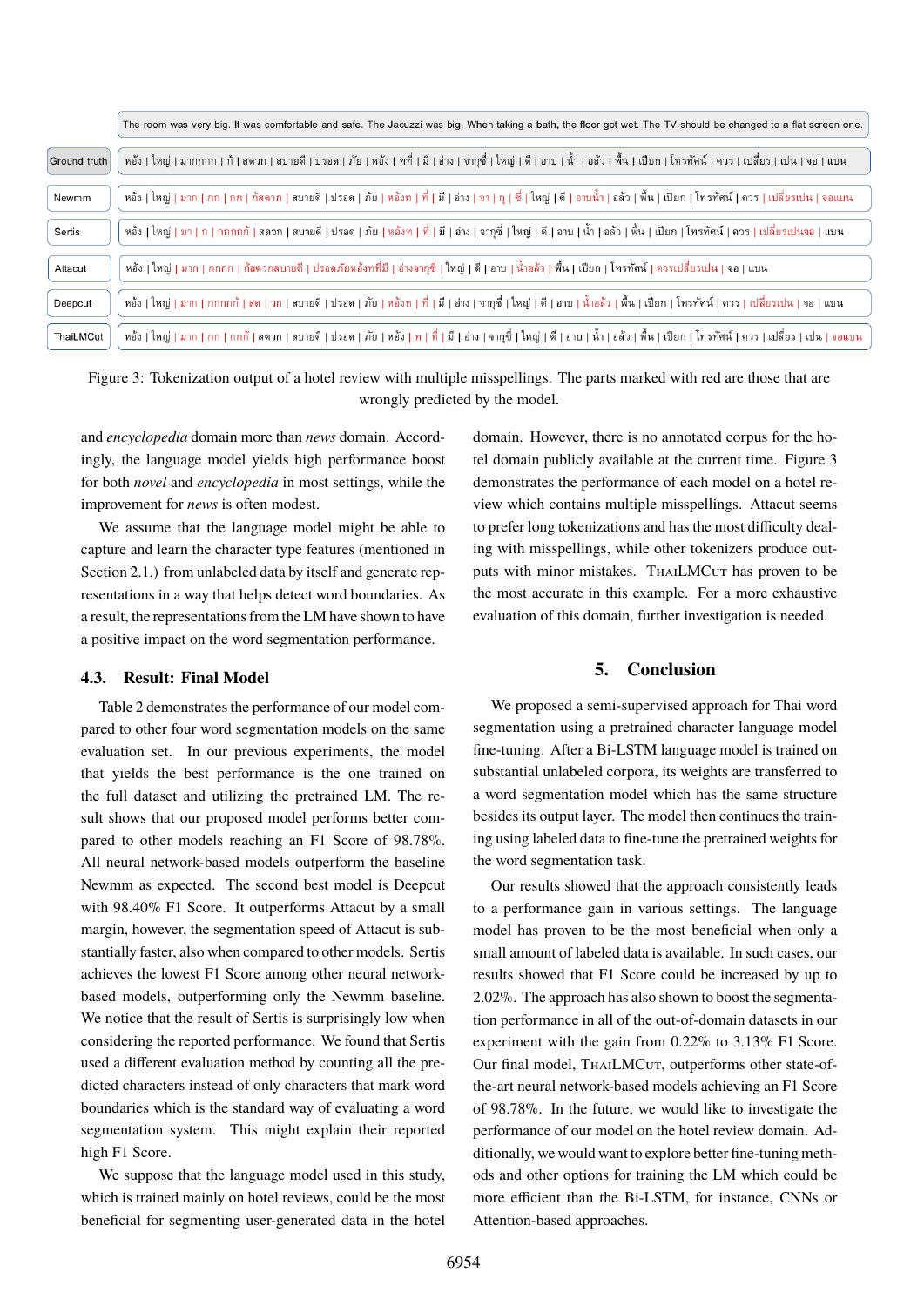# **6. Bibliographical References**

- Alzboun, S. D. A., Tawalbeh, S. K., Al-Smadi, M., and Jararweh, Y. (2018). Using Bidirectional Long Short-Term Memory and Conditional Random Fields for Labeling Arabic Named Entities: A Comparative Study. In Proceedings of the 5th International Conference on Social Networks Analysis, Management and Security, pages 135–140.
- Antol, S., Agrawal, A., Lu, J., Mitchell, M., Batra, D., Zitnick, C. L., and Parikh, D. (2015). VQA: Visual question answering. In Proceedings of the 2015 IEEE International Conference on Computer Vision (ICCV), pages 2425–2433.
- Bengio, Y., Ducharme, R., Vincent, P., and Janvin, C. (2003). A Neural Probabilistic Language Model. *The Journal of Machine Learning Research*, 3:1137–1155.
- Bojanowski, P., Joulin, A., and Mikolov, T. (2015). Alternative Structures for Character-Level RNNs. *CoRR*, abs/1511.06303.
- Boonkwan, P. and Supnithi, T. (2017). Bidirectional Deep Learning of Context Representation for Joint Word Segmentation and POS Tagging. In Proceedings of the International Conference on Computer Science, Applied Mathematics and Applications, pages 184–196.
- Chen, W., Zhang, M., and Zhang, Y. (2015). Distributed feature representations for dependency parsing. *IEEE/ACM Transactions on Audio, Speech, and Language Processing*, 23(3):451–460.
- Chen, K., Zhao, T., Yang, M., Liu, L., Tamura, A., Wang, R., Utiyama, M., and Sumita, E. (2018). A neural approach to source dependence based context model for statistical machine translation. *IEEE/ACM Transactions on Audio, Speech, and Language Processing*, 26(2):266–280.
- Cho, K., van Merrienboer, B., Gulcehre, C., Bahdanau, D., Bougares, F., Schwenk, H., and Bengio, Y. (2014). Learning Phrase Representations using RNN Encoder-Decoder for Statistical Machine Translation. In Proceedings of the 2014 Conference on Empirical Methods in Natural Language Processing, pages 1724–1734.
- Chormai, P., Prasertsom, P., and Rutherford, A. (2019). AttaCut: A Fast and Accurate Neural Thai Word Segmenter. *ArXiv*, abs/1911.07056.
- Deng, J., Dong, W., Socher, R., Li, L.-J., Li, K., and Li, F.- F. (2009). ImageNet: A Large-Scale Hierarchical Image Database. In Proceedings of the 2009 IEEE Conference on Computer Vision and Pattern Recognition, pages 248– 255.
- Devlin, J., Chang, M.-W., Lee, K., and Toutanova, K. (2019). BERT: Pre-training of Deep Bidirec-

tional Transformers for Language Understanding. *CoRR*, abs/1810.04805.

- Fujii, R., Domoto, R., and Mochihashi, D. (2017). Nonparametric Bayesian Semi-supervised Word Segmentation. *Transactions of the Association for Computational Linguistics*, 5:179–189.
- Gerz, D., Vulić, I., Ponti, E., Naradowsky, J., Reichart, R., and Korhonen, A. (2018). Language Modeling for Morphologically Rich Languages: Character-Aware Modeling for Word-Level Prediction. *Transactions of the Association for Computational Linguistics*, 6:451–465.
- Gururangan, S., Dang, T., Card, D., and Smith, N. A. (2019). Variational Pretraining for Semi-supervised Text Classification. In Proceedings of the 57th Annual Meeting of the Association for Computational Linguistics, pages 5880–5894.
- Hahn, M. and Baroni, M. (2019). Tabula Nearly Rasa: Probing the Linguistic Knowledge of Character-level Neural Language Models Trained on Unsegmented Text. *Transactions of the Association for Computational Linguistics*, 7:467–484.
- Haruechaiyasak, C. and Kongthon, A. (2013). LexToPlus: A Thai lexeme tokenization and normalization tool. In Proceedings of the 4th Workshop on South and Southeast Asian Natural Language Processing, pages 9–16. Asian Federation of Natural Language Processing.
- Haruechaiyasak, C. and Kongyoung, S. (2009). TLex: Thai Lexeme Analyser Based on the Conditional Random Fields. In Proceedings of the International Symposium on Natural Language Processing.
- Haruechaiyasak, C., Kongyoung, S., and Dailey, M. (2008). A comparative study on thai word segmentation approaches. In Proceedings of the 5th International Conference on Electrical Engineering/Electronics, Computer, Telecommunications and Information Technology, volume 1, pages 125–128.
- Howard, J. and Ruder, S. (2018). Universal Language Model Fine-tuning for Text Classification. In Proceedings of the 56th Annual Meeting of the Association for Computational Linguistics (Volume 1: Long Papers), pages 328–339. Association for Computational Linguistics.
- Huang, Z., Xu, W., and Yu, K. (2015). Bidirectional LSTM-CRF Models for Sequence Tagging. In Proceedings of the 32nd Pacific Asia Conference on Language, Information and Computation.
- Jousimo, J., Laokulrat, N., Carr, B., Thongthanomkul, E., and Satayamas, V. (2017). Thai word segmentation with bi-directional RNN. [online]. Available: [https://github.com/sertiscorp/](https://github.com/sertiscorp/thai-word-segmentation)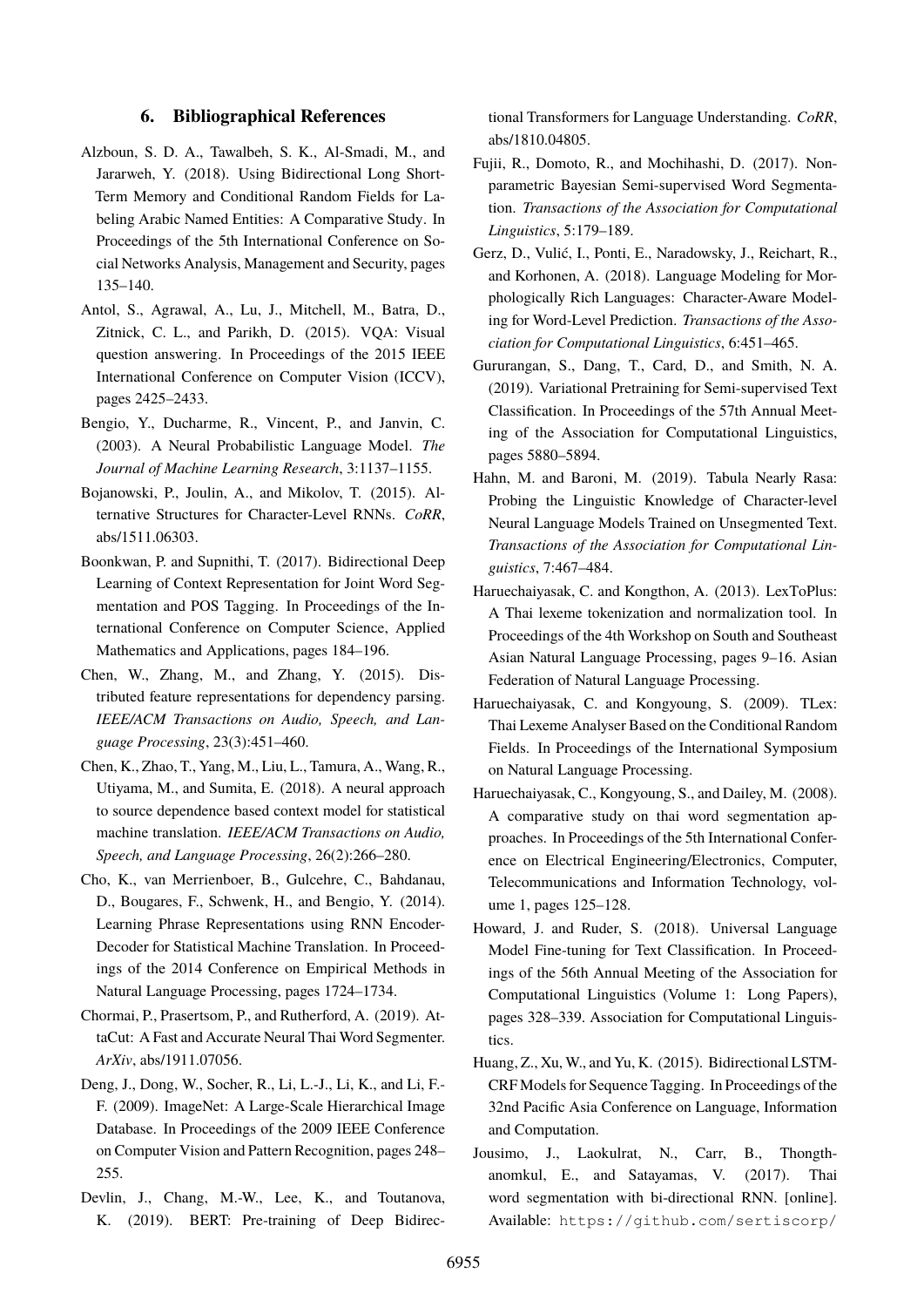[thai-word-segmentation](https://github.com/sertiscorp/thai-word-segmentation), accessed on 11-11- 2019.

- Kawtrakul, A. and Thumkanon, C. (1997). A Statistical Approach to Thai Morphological Analyzer. In Proceedings of the 5th Workshop on Very Large Corpora.
- Kim, Y., Jernite, Y., Sontag, D., and Rush, A. M. (2016). Character-aware Neural Language Models. In Proceedings of the Thirtieth AAAI Conference on Artificial Intelligence, pages 2741–2749. AAAI Press.
- Kingma, D. and Ba, J. (2015). Adam: A Method for Stochastic Optimization. *CoRR*, abs/1412.6980.
- Kittinaradorn, R., Titipat, A., Chaovavanich, K., Srithaworn, K., Chormai, P., Kaewkasi, C., Ruangrong, T., and Oparad, K. (2019). DeepCut: A Thai word tokenization library using Deep Neural Network [online] . Available: [http://doi.org/10.5281/zenodo.](http://doi.org/10.5281/zenodo.345770) [345770](http://doi.org/10.5281/zenodo.345770), accessed on 11-11-2019.
- Kongyoung, S., Rugchatjaroen, A., and Kosawat, K. (2015). TLex+: a Hybrid Method using Conditional Random Fields and Dictionaries for Thai Word Segmentation. In Proceedings of the 10th Int. Conf. Knowl., Inform. and Creativity Support Syst. (KICSS), pages 112–125.
- Krizhevsky, A., Sutskever, I., and Hinton, G. E. (2012). ImageNet Classification with Deep Convolutional Neural Networks. In F. Pereira, C. J. C. Burges, L. Bottou and K. Q. Weinberger (Eds.), *Advances in Neural Information Processing Systems 25*. Curran Associates, Inc., pp. 1097–1105.
- Kruengkrai, C., Sornlertlamvanich, V., and Isahara, H. (2006). A Conditional Random Field Framework for Thai Morphological Analysis. In Proceedings of the Fifth International Conference on Language Resources and Evaluation. European Language Resources Association.
- Kruengkrai, C., Uchimoto, K., Kazama, J., Torisawa, K., Isahara, H., and Jaruskulchai, C. (2009). A Word and Character-Cluster Hybrid Model for Thai Word Segmentation. In Proceedings of the 8th International Symposium on Natural Language Processing, pages 1544 – 1549.
- Lafferty, J., McCallum, A., and Pereira, F. (2001). Conditional Random Fields: Probabilistic Models for Segmenting and Labeling Sequence Data. In Proceedings of the 18th International Conference on Machine Learning, pages 282–289. Morgan Kaufmann Publishers Inc.
- Lapjaturapit, T., Viriyayudhakorn, K., and Theeramunkong, T. (2018). Multi-Candidate Word Segmentation using Bi-directional LSTM Neural Networks. In Proceedings of the 2018 International Conference on Embedded Systems and Intelligent Technology International Conference

on Information and Communication Technology for Embedded Systems.

- Lertpiya, A., Chaiwachirasak, T., Maharattanamalai, N., Lapjaturapit, T., Chalothorn, T., Tirasaroj, N., and Chuangsuwanich, E. (2018). A Preliminary Study on Fundamental Thai NLP Tasks for User-generated Web Content. In Proceedings of the International Joint Symposium on Artificial Intelligence and Natural Language Processing.
- Ma, J., Ganchev, K., and Weiss, D. (2018). State-of-The-Art Chinese Word Segmentation with Bi-LSTMs. In Proceedings of the 2018 Conference on Empirical Methods in Natural Language Processing, page 4902–4908.
- Meknavin, S., Charoenpornsawat, P., and Kijsirikul, B. (1997). Feature-based Thai Word Segmentation. In Proceedings of the Natural Language Processing Pacific Rim Symposium 1997, pages 41–46.
- Mikolov, T., Chen, K., Corrado, G., and Dean, J. (2013a). Efficient Estimation of Word Representations in Vector Space. In Proceedings of the 1st International Conference on Learning Representations.
- Mikolov, T., Sutskever, I., Chen, K., Corrado, G., and Dean, J. (2013b). Distributed representations of words and phrases and their compositionality. In Proceedings of the 26th International Conference on Neural Information Processing Systems - Volume 2, pages 3111–3119. Curran Associates Inc.
- Mochihashi, D., Yamada, T., and Ueda, N. (2009). Bayesian Unsupervised Word Segmentation with Nested Pitman-Yor Language Modeling. In Proceedings of the Joint Conference of the 47th Annual Meeting of the ACL and the 4th International Joint Conference on Natural Language Processing of the AFNLP, page 100–108.
- Nararatwong, R., Kertkeidkachorn, N., Cooharojananone, N., and Okada, H. (2018). Improving Thai Word and Sentence Segmentation Using Linguistic Knowledge. *IE-ICE Transactions on Information and Systems*, pages 3218–3225.
- Pan, S. J. and Yang, Q. (2010). A Survey on Transfer Learning. *IEEE Transactions on Knowledge and Data Engineering*, 22(10):1345–1359.
- Pascanu, R., Mikolov, T., and Bengio, Y. (2013). On the difficulty of training recurrent neural networks. In Proceedings of the 30th International Conference on International Conference on Machine Learning - Volume 28, pages III–1310–III–1318. JMLR.org.
- Pennington, J., Socher, R., and Manning, C. (2014). Glove: Global vectors for word representation. In Proceedings of the 2014 Conference on Empirical Methods in Nat-